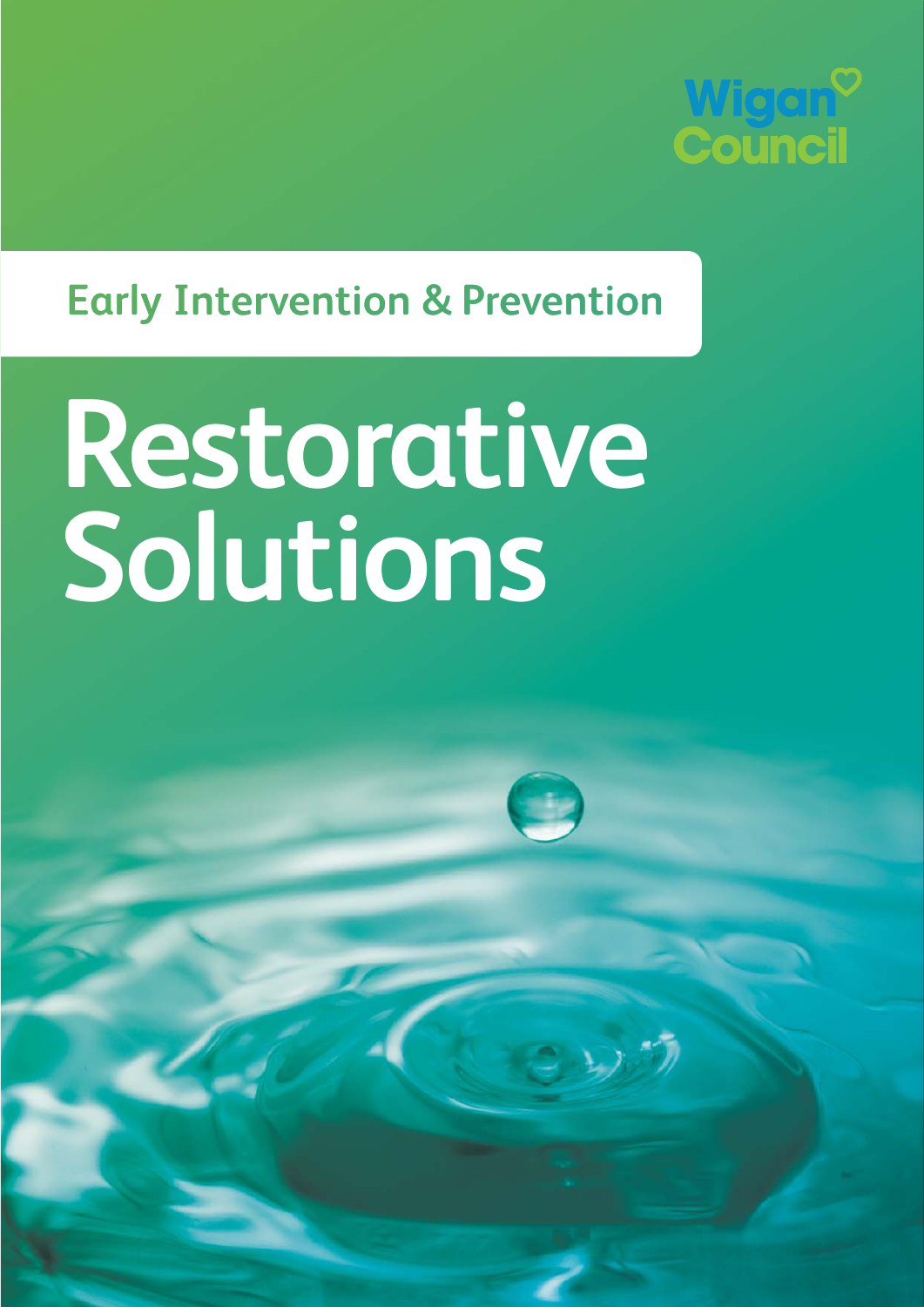# **About us**

Wigan Council's Restorative Solutions Team helps young people to address risky behaviour and empowers them to make positive changes in their lives.

We support people of all ages to work together to overcome issues and improve the local area, so that everyone can feel safe and confident in their own community.

### **We offer several different services and projects:**

- Young people's drug and alcohol team
- Hidden harm service
- Restorative justice service
- Mediation team
- X Zones projects
- Operation Stay Safe

You can find out more about each of these areas in this booklet.

All of the staff working for Restorative Solutions are appropriately trained and qualified to meet National Standards in the specific roles. The Team has developed specialist knowledge and experience over a number of years.

The team has also won several national and international awards including 6 prestigious Green Apple Awards for conservation.

# **Confidence in the borough | Putting people** first | Efficient and business like | Always keen to do better | One team, one council

**2** Wigan Council's Restorative Solutions Team

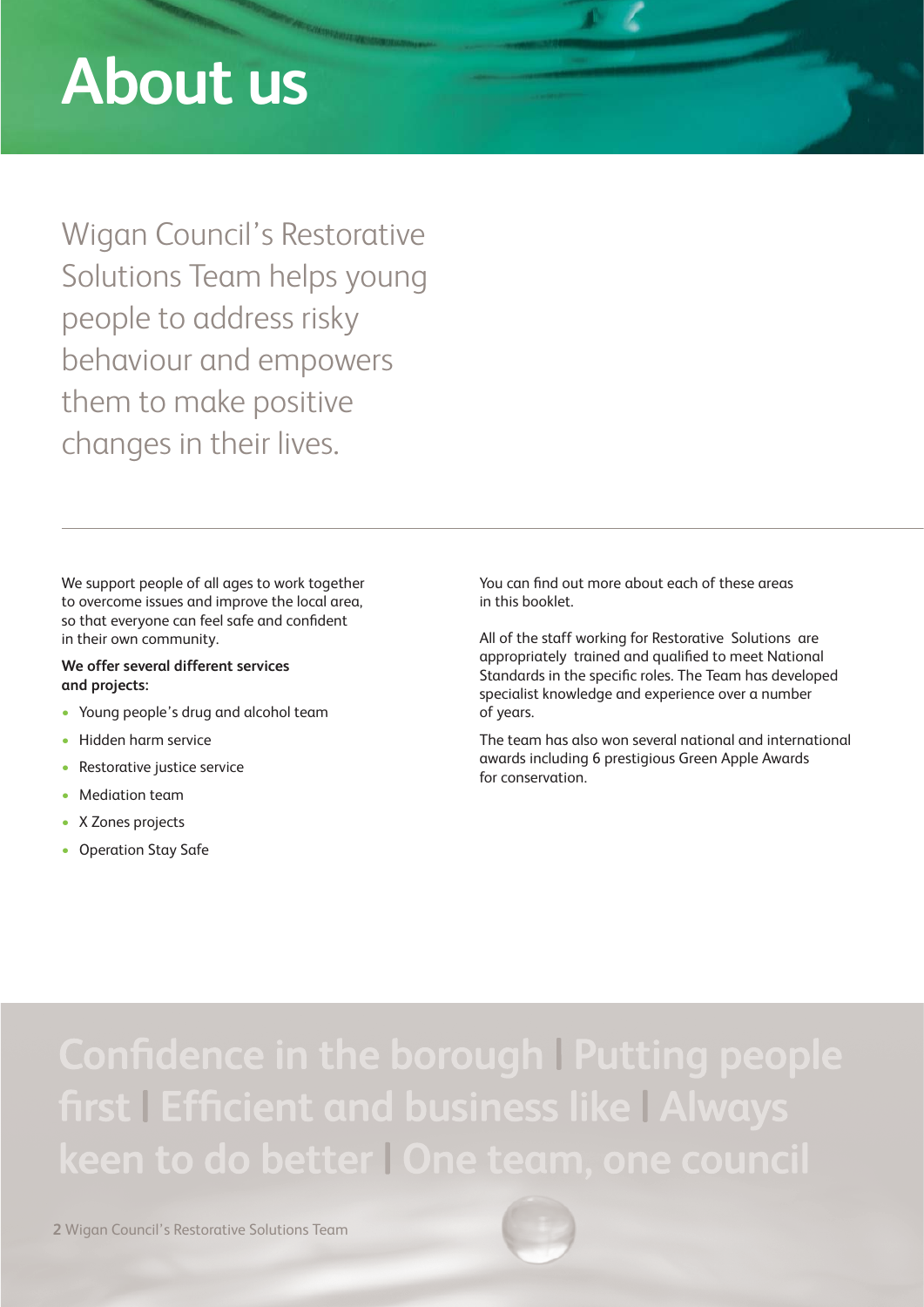# Our values, aims & outcomes

We use a holistic approach, addressing not only issues that an individual might have, but also working with families and local communities in order to achieve successful outcomes.

### **Our values:**

We value the many positive benefits of working in partnership and link closely to many other services, whenever appropriate. We work closely with Wigan Council's Early Intervention and Prevention team, in particular the Youth Voice and Engagement team and the Gateway Locality teams, Greater Manchester Police and Greater Manchester Fire and Rescue Service, Wigan Leisure and Culture Trust, the health sector and many voluntary and community organisations.

We are non-judgemental. We do not apply blame but instead focus on empowering people to take responsibility for their actions and seek restorative outcomes. We aim to achieve the best results for everyone involved.

We work in a person-centred way. We are not directive, but support and encourage the people we work with to make positive choices.

We encourage young people to participate fully and to help shape service delivery.

#### **We aim to:**

- Support people to make positive choices in their lives.
- Create a more peaceful borough, where people can live and work together in harmony.
- Encourage everyone, both young people and adults, to take pride in the area they live in and to respect, repair and improve their environment.
- Support everyone we work with to be able to fulfil their own potential.
- Help those we work with to understand the importance of addressing problematic issues and to empower them to feel confident enough to make voluntary changes.
- Promote a culture of early intervention and prevention at all stages.
- Empower young people to make amends and repair any damage caused to victims or communities.
- Educate and support young people around risky behaviour.

#### **Outcomes:**

- To reduce first time entrants into the criminal justice system.
- To reduce persistent absence and improve access to education, employment and training.
- To improve public confidence in the criminal justice system.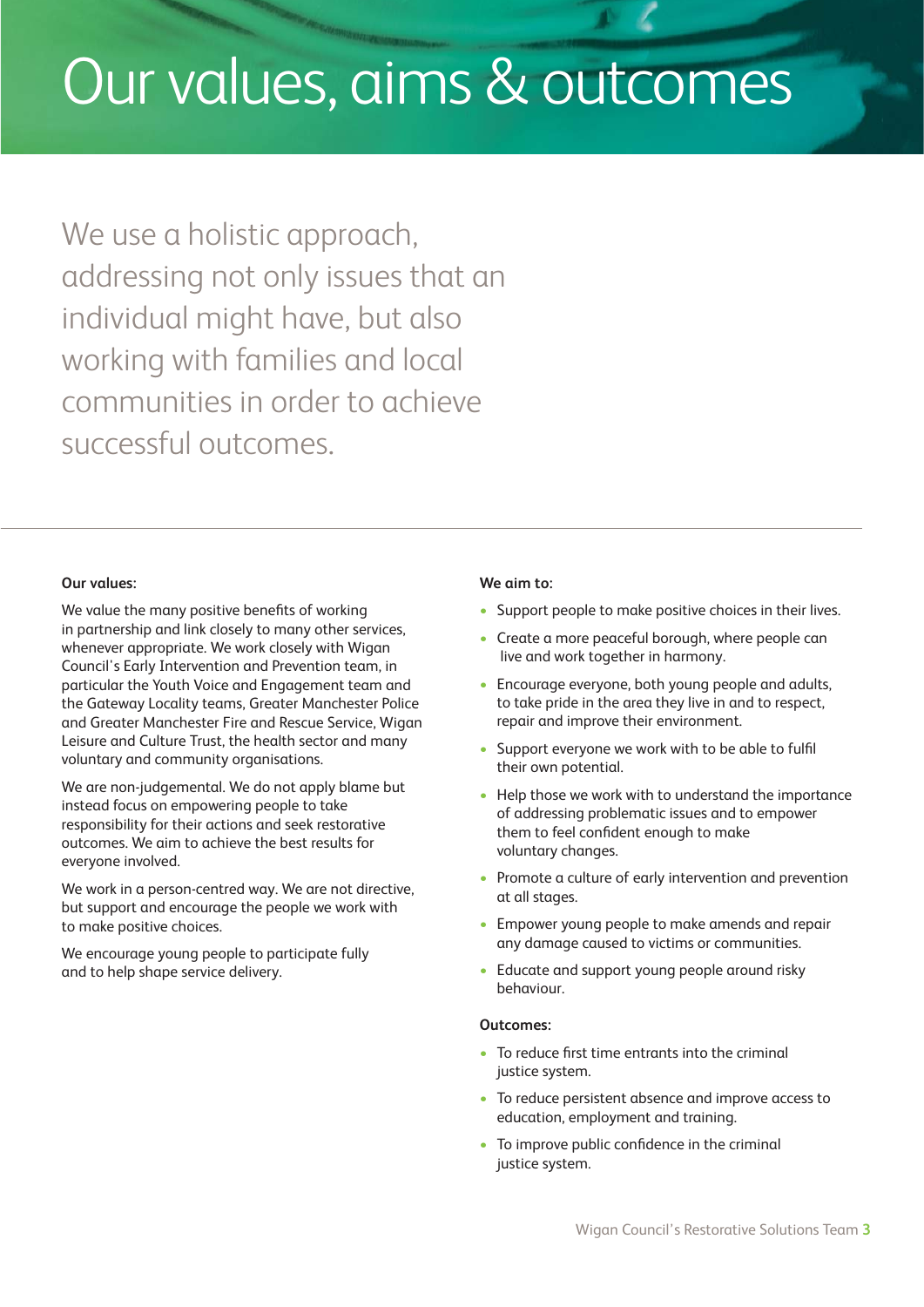# The teams within the team

Restorative Solutions brings together a number of services and projects, each with their own specific remit. We work together in a co-ordinated way to achieve the best outcomes for all.

## **Young people's drug and alcohol team**

The young people's drug and alcohol team helps young people aged 19 and under to address risky behaviour linked to substance misuse.

We also work with all young people to improve awareness of the risks of using drugs and alcohol and to encourage them to stay safe.

### **We offer:**

- Assessments of need.
- 1-2-1 sessions and talking therapies.
- Health assessments and screening.
- Advice and guidance on risk management.
- Links to medical professionals when necessary.
- Access to the detox at home service, where appropriate, and under medical supervision.
- Links to other agencies when needed so that co-ordinated care plans can be developed.
- Training sessions for professionals who work with young people to help raise awareness of issues linked to drugs and alcohol and to support staff to deliver interventions.
- Workshops for young people at local events and project sessions.

### **Hidden harm service**

Our hidden harm service is closely linked to the young people's drug and alcohol team as we also deal with issues linked to substance misuse. We support young people who are affected by their parents' drug or alcohol use.

The hidden harm service also supports parents into appropriate treatment to address their own substance misuse.

We work to deter or delay involvement in substance misuse and break cycles of dependency.

We work closely with other services to sustain change and ensure harm is not hidden.

We ultimately aim to make sure that the young person is safe but we also support the whole family to help them address the issues and move forward.

## **Restorative justice**

Restorative processes help to bring those affected by crime and those who have been responsible for crime, together.

Victims get the chance to explain to the person responsible for the offence what the impact of their crime has been and to get answers to any unanswered questions, such as 'why did you do it?'. They can explain their views on the situation to the offender and can see that the offender is genuinely remorseful.

Young people can meet or speak to the person their crime has affected and whom they may have never properly considered before. This means they can gain a real understanding of the impact their actions have had on the victim, take responsibility for what they have done and help to make amends.

The process is often very effective.

Victims often report an increased ability to come to terms with the offence. Young people often gain insight and seek to address their behaviour.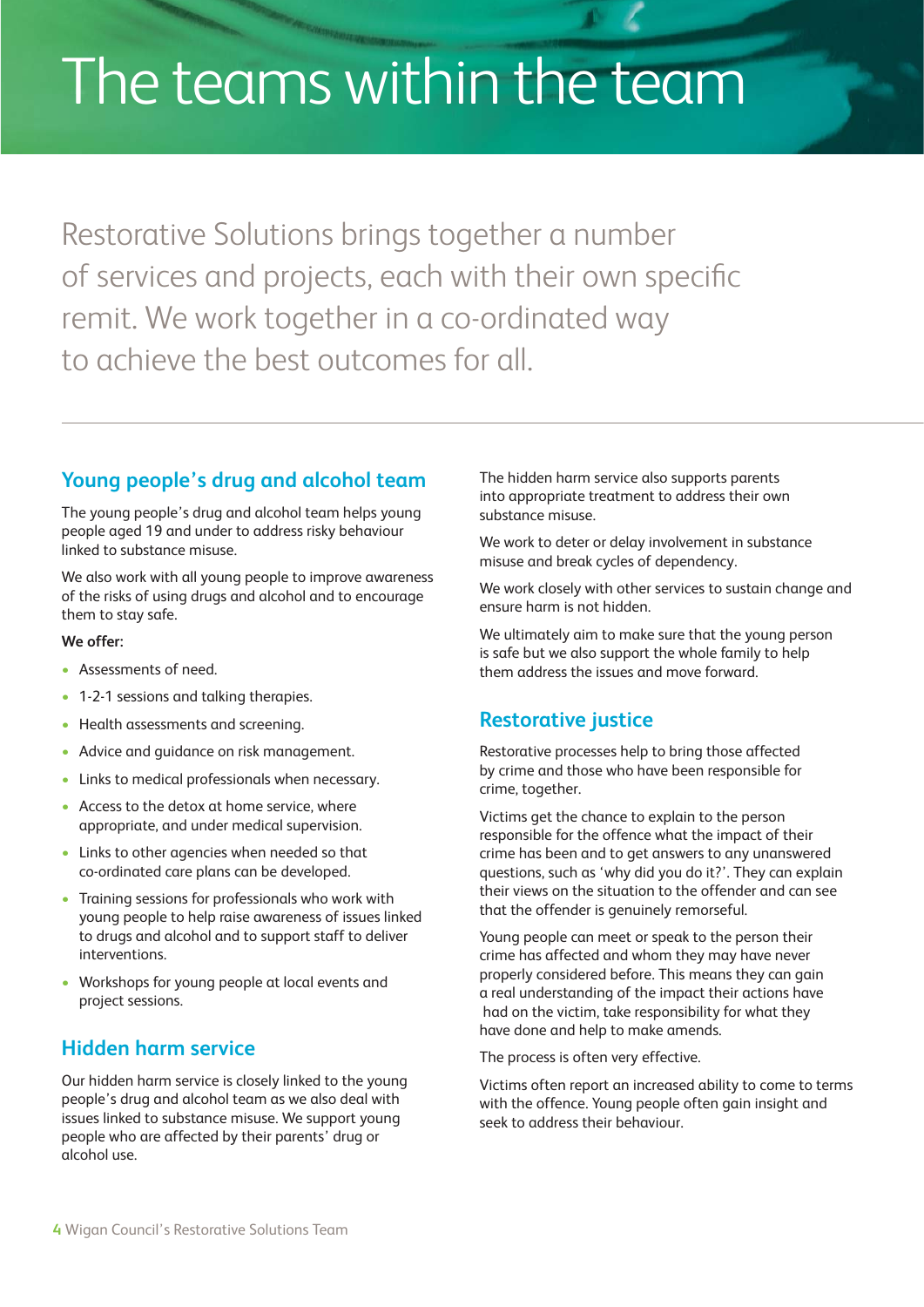Restorative justice is not imposed on victims, it is always completely their choice to proceed with the approach. Victims can also choose what they would like to happen, for example they may wish to communicate by letter, or may prefer to meet the young person.

Whatever option they choose, the process is always carefully assessed and supported by professionals from the team, who work with both the victim and the young person until they feel confident and ready to communicate with each other.

### **In Wigan Borough we offer a number of services including:**

- One to one support for both victims and young people to ensure both feel confident and comfortable proceeding with restorative justice.
- Assessment of each individual case to identify how appropriate the restorative justice approach may be.
- Access to other supportive services.
- Work with local communities, when the offence has been against a community rather than an individual.
- Careful guidance of the process to ensure a successful outcome.
- Victim awareness training, for people who have been involved in anti-social behaviour.
- Anger management courses.
- Supporting young people to write letters of apology.
- Self esteem and confidence building.
- Fire awareness course in partnership with Greater Manchester Fire and Rescue Service.
- Workshops run in partnership with Greater Manchester Police and British Transport Police.
- Health assessments.
- Positive activities
- Personal safety training

### **Mediation service**

The youth and community mediation service is an innovative partnership project. We aim to reduce tensions between young people and the communities they live in.

The youth and community mediation service:

- Takes a neutral approach and recognises problems from both sides.
- Works towards reducing conflict within communities.
- Finds ways forward to address problems.
- Strives to find mutually agreeable solutions.

#### **What we offer:**

- We can provide support, advice and confidentiality.
- We can listen and respond to your concerns.
- We can visit you in your own home or discuss any concerns over the phone.
- We are available evenings and weekend.

The reasons for issues between young people and adults can be wide ranging:

- Sometimes young people are being noisy or are involved in minor acts of vandalism.
- Sometimes one or both parties have been verbally abusive to each other.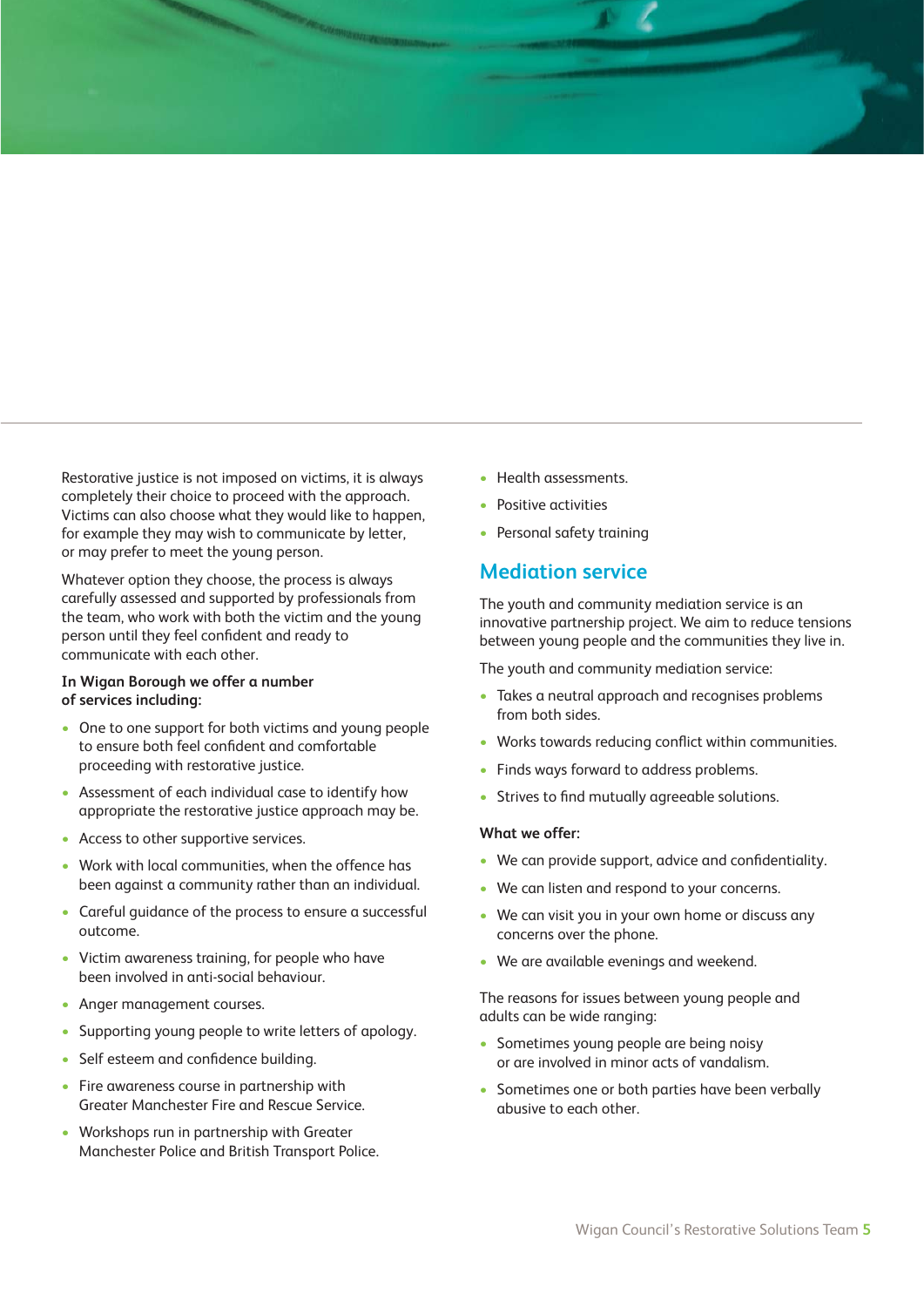# The teams within the team (cont.)

- Often, both parties have become entrenched in conflict that started out as a minor disagreement and has escalated into ongoing antagonism and provocation.
- Sometimes complainants are afraid to approach a group of young people themselves.

### **We can help if:**

- The issue is in a residential area.
- Where the conflict is with a group of young people aged 8-19 years old.
- Where there is a clear, identifiable complaint or complainants who agree to try mediation.

### **Community Reparation:**

We facilitate direct and indirect reparation to local communities. This may include footpath work, conservation, painting gardening or community clean-ups.

### **Operation Stay Safe**

Operation Stay Safe is a project we run in partnership with local police officers. The project is strategically deployed to target areas that have recently had high levels of anti-social behaviour related to alcohol.

Police and staff from restorative solutions work together with partners to make sure they have a presence in the area and when appropriate will confiscate alcohol from those found to be drinking illegally. In addition to safeguarding children and young people, we will also supply information and advice on health and well being and link people into any support services that may be helpful for them.

### **X Zones**

X Zones projects are run in partnership with youth workers from the Council's Voice and Engagement Team and in partnership with Greater Manchester Police, Wigan Leisure and Culture Trust's Sports Development Team and Greater Manchester Fire and Rescue Service.

The project offers free activities on Friday nights during certain periods in the year, usually during the school holidays.

The X Zones began as an intervention in areas which had high levels of anti-social behaviour but proved so popular with young people that they are now run in most areas across Wigan borough and are open to all young people.

X Zones feature activities such as:

- Multi-sports
- Climbing wall
- BBQ
- Art projects
- **Dance**
- Music
- Drama
- Media bus
- Assault course
- Problem solving
- **Bike repairs**
- **Cooking**
- Quizzes
- Skate sessions

But perhaps the most important part about X Zones is that young people can engage with youth workers and other professional adults, and receive any support needed to help them with their welfare and personal development.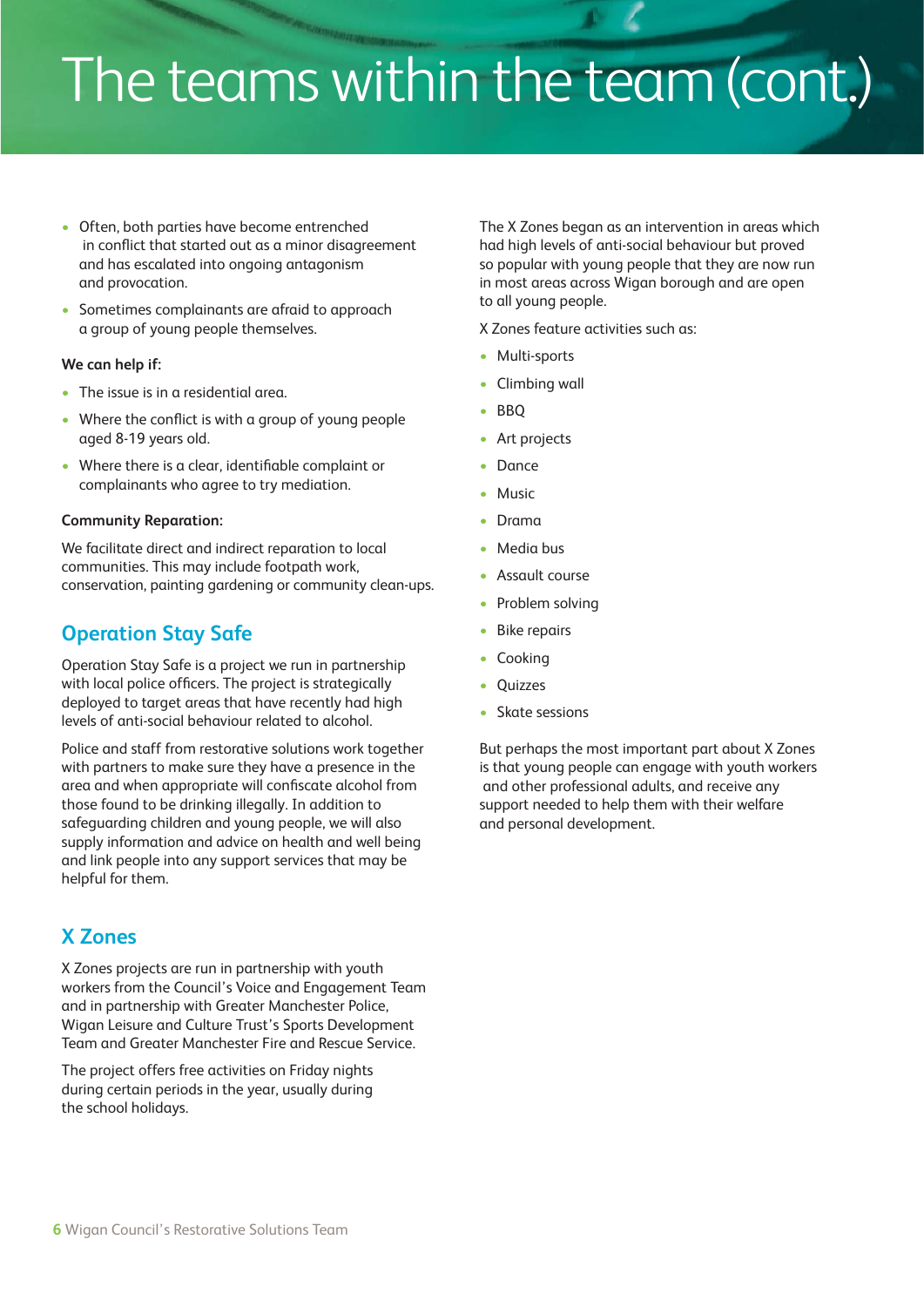# WALLET TO BE STUCK IN HERE